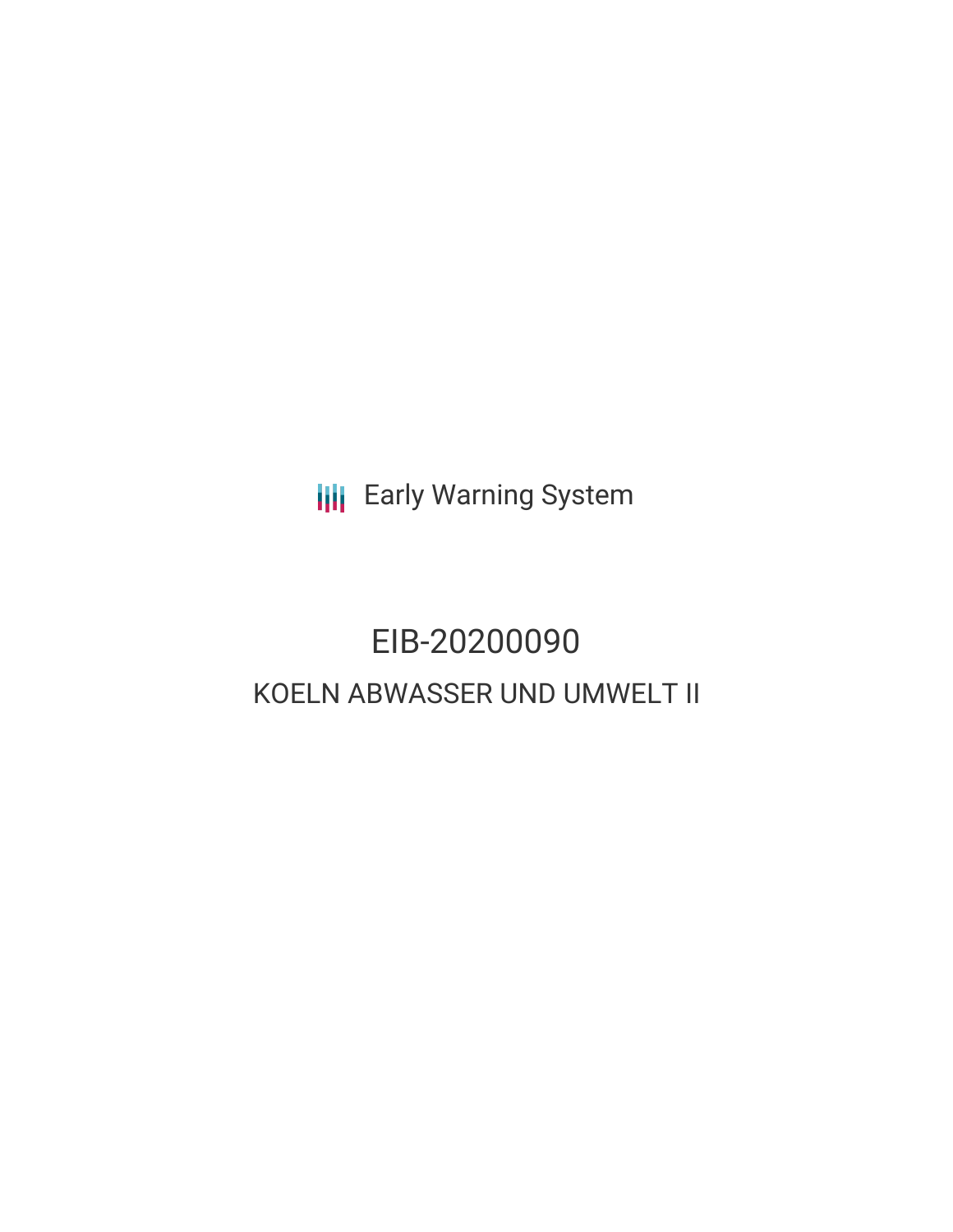### **Quick Facts**

| <b>Countries</b>               | Germany                                |
|--------------------------------|----------------------------------------|
| <b>Specific Location</b>       | City of Cologne                        |
| <b>Financial Institutions</b>  | European Investment Bank (EIB)         |
| <b>Status</b>                  | Approved                               |
| <b>Bank Risk Rating</b>        | U                                      |
| <b>Voting Date</b>             | 2020-12-02                             |
| <b>Borrower</b>                | STADTENTWAESSERUNGSBETRIEBE KOELN AOER |
| <b>Sectors</b>                 | Water and Sanitation                   |
| <b>Investment Type(s)</b>      | Loan                                   |
| <b>Investment Amount (USD)</b> | \$181.71 million                       |
| <b>Loan Amount (USD)</b>       | \$181.71 million                       |
| <b>Project Cost (USD)</b>      | \$423.99 million                       |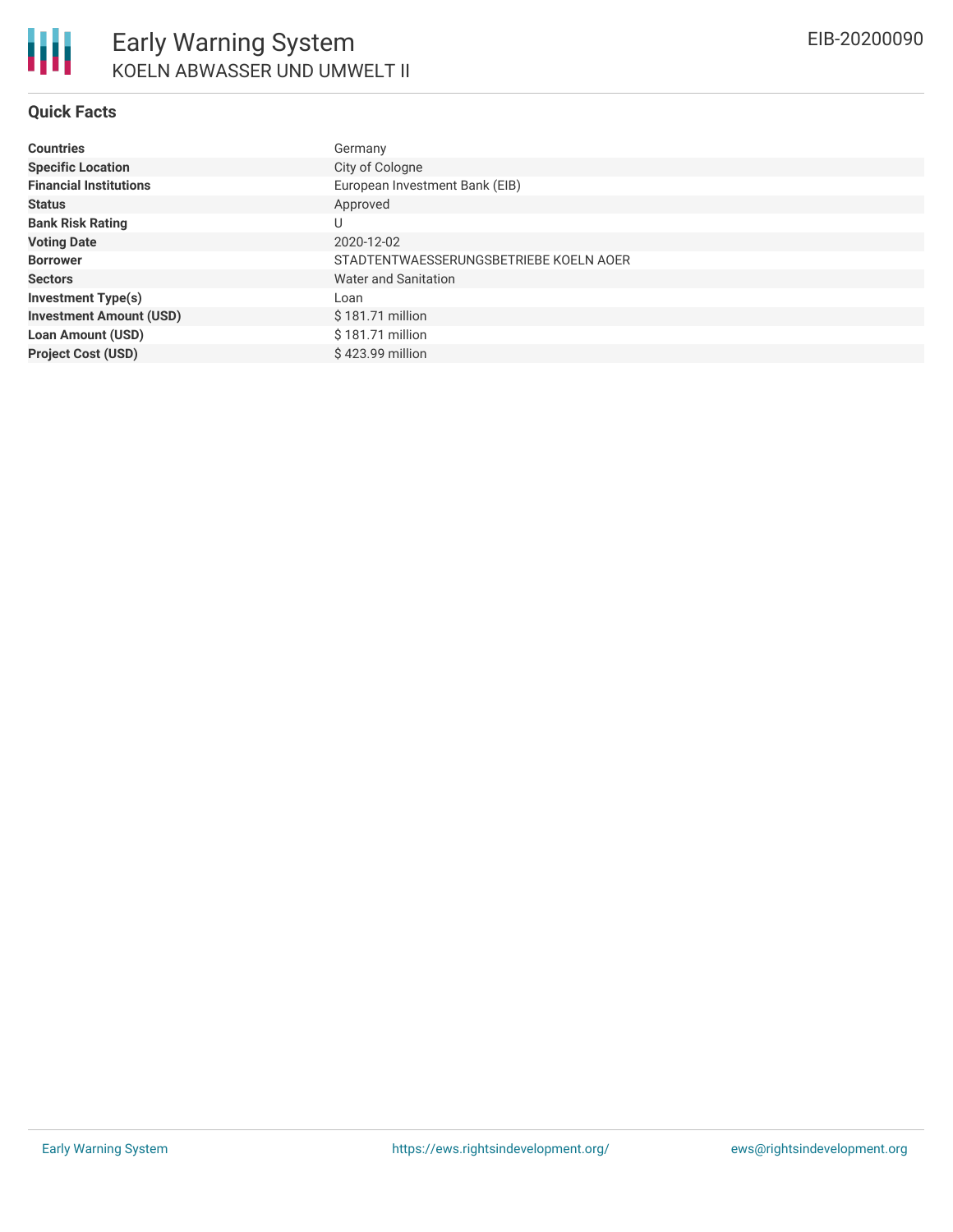



### **Project Description**

According to EIB website, the project aims at improving the efficiency and sustainability of Cologne's wastewater services through rehabilitation and upgrading of combined sewer systems (conveying both wastewater and storm water), in line with the Promoter's "Abwasserbeseitigungskonzept 2020" (ABK), as well as the modernisation of wastewater treatment plants.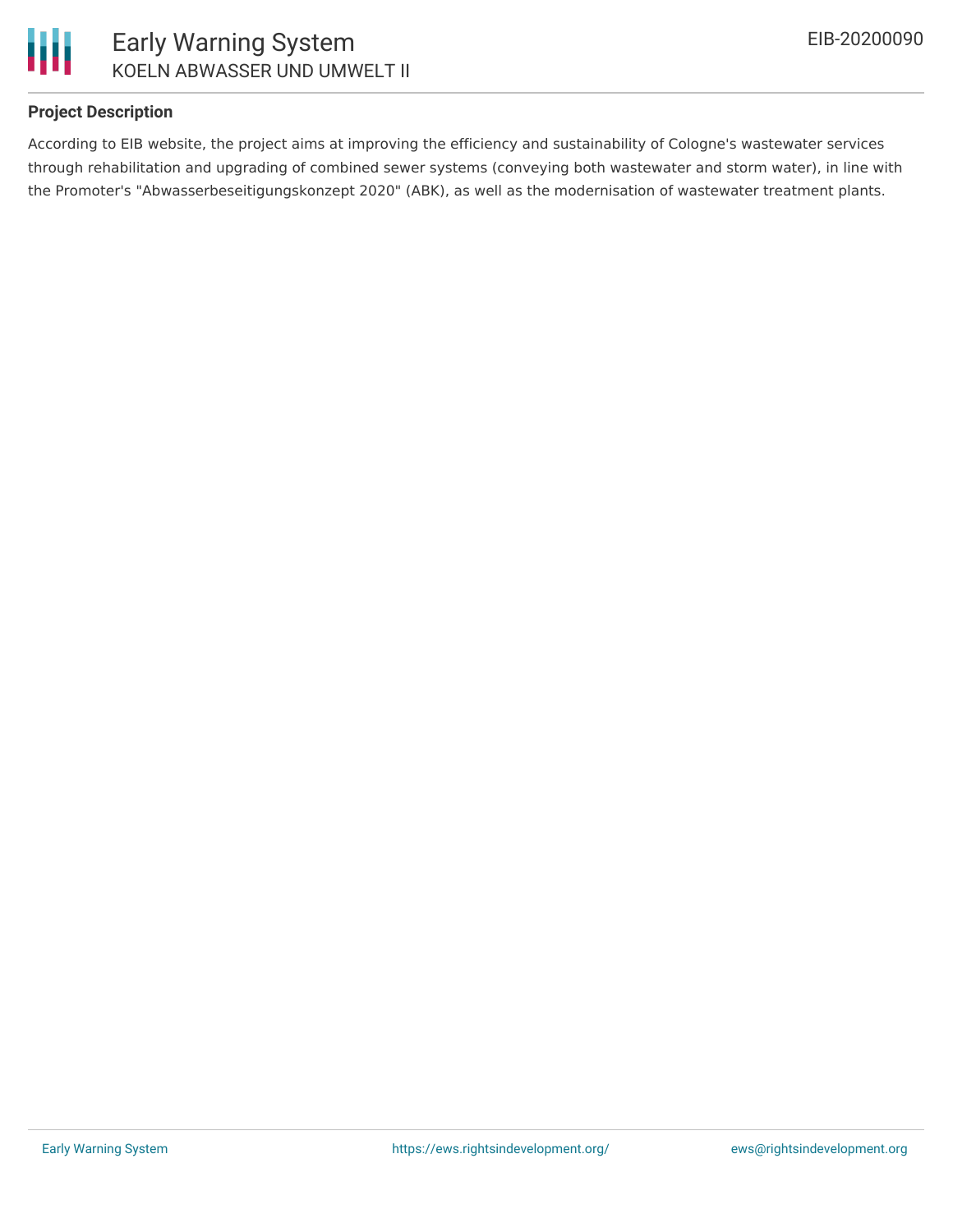

### **Investment Description**

European Investment Bank (EIB)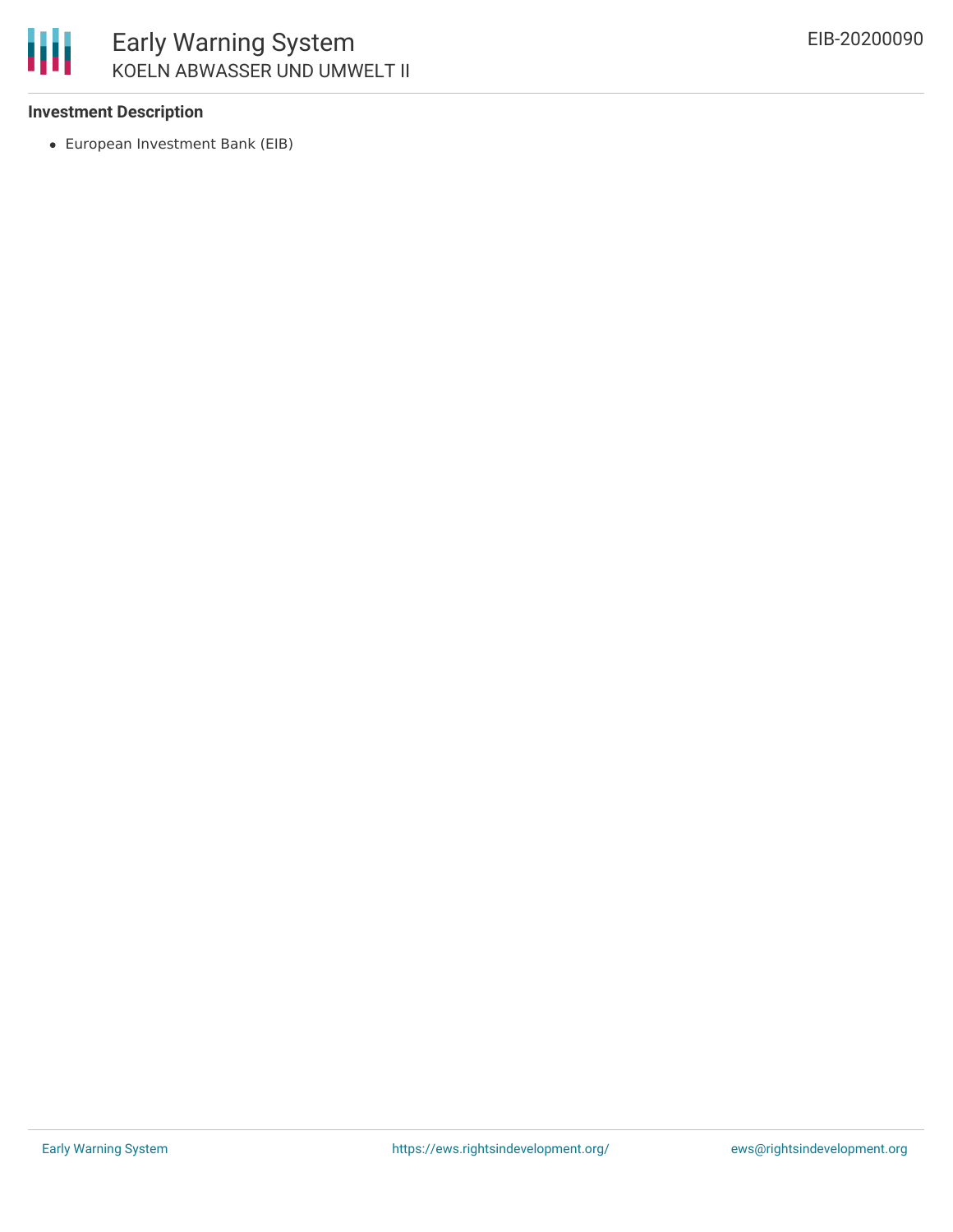

## Early Warning System KOELN ABWASSER UND UMWELT II

| <b>Private Actor 1</b> | <b>Private Actor</b><br>Role | <b>Private Actor</b><br>Sector | <b>Relation</b> | <b>Private Actor 2</b>                 | <b>Private Actor</b><br>2 Role | <b>Private Actor</b><br>2 Sector |
|------------------------|------------------------------|--------------------------------|-----------------|----------------------------------------|--------------------------------|----------------------------------|
|                        | $\overline{\phantom{a}}$     | $\overline{\phantom{a}}$       | $-$             | Stadtentwaesserungsbetriebe Koeln AoeR | Client                         | $-$                              |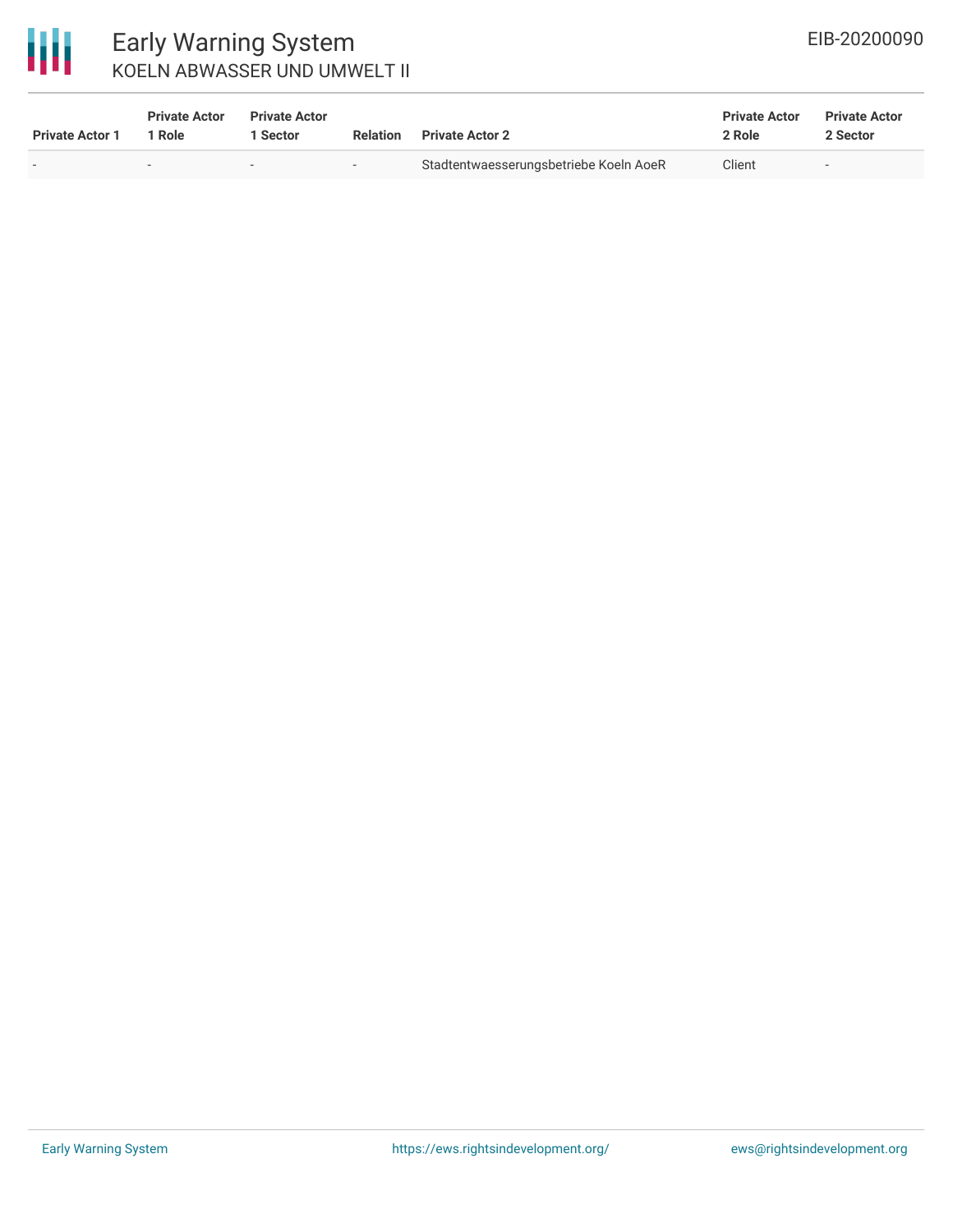### **Contact Information**

No contact information provided at the time of disclosure.

#### **ACCESS TO INFORMATION**

You can submit an information request for project information at: https://www.eib.org/en/infocentre/registers/requestform/request-form-default.htm

### **ACCOUNTABILITY MECHANISM OF EIB**

The EIB Complaints Mechanism is designed to facilitate and handle complaints against the EIB by individuals, organizations or corporations affected by EIB activities. When exercising the right to lodge a complaint against the EIB, any member of the public has access to a two-tier procedure, one internal - the Complaints Mechanism Office - and one external - the European Ombudsman. A complaint can be lodged via a written communication addressed to the Secretary General of the EIB, via email to the dedicated email address: complaints@eib.org, by completing the online complaint form available at the following address: http://www.eib.org/complaints/form via fax or delivered directly to the EIB Complaints Mechanism Division, any EIB local representation office or any EIB staff. For further details, check:

http://www.eib.org/attachments/strategies/complaints\_mechanism\_policy\_en.pdf

When dissatisfied with a complaint to the EIB Complaints Mechanism, citizens can then turn towards the European Ombudsman. A memorandum of Understanding has been signed between the EIB and the European Ombudsman establishes that citizens (even outside of the EU if the Ombudsman finds their complaint justified) can turn towards the Ombudsman on issues related to 'maladministration' by the EIB. Note that before going to the Ombudsman, an attempt must be made to resolve the case by contacting the EIB. In addition, the complaint must be made within two years of the date when the facts on which your complaint is based became known to you. You can write to the Ombudsman in any of the languages of the European Union. Additional details, including filing requirements and complaint forms, are available at: http://www.ombudsman.europa.eu/atyourservice/interactiveguide.faces